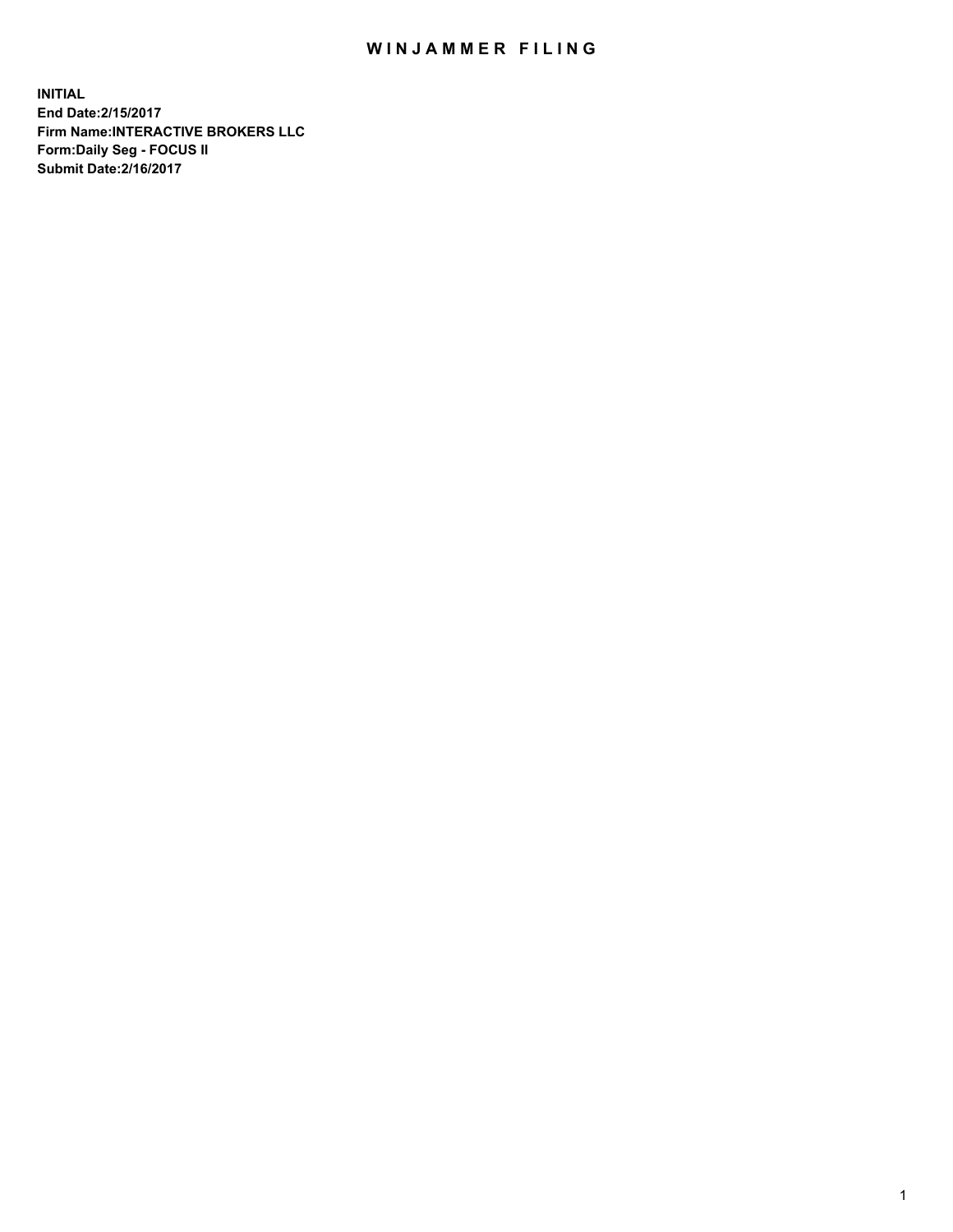## **INITIAL End Date:2/15/2017 Firm Name:INTERACTIVE BROKERS LLC Form:Daily Seg - FOCUS II Submit Date:2/16/2017 Daily Segregation - Cover Page**

| Name of Company<br><b>Contact Name</b><br><b>Contact Phone Number</b><br><b>Contact Email Address</b>                                                                                                                                                                                                                          | <b>INTERACTIVE BROKERS LLC</b><br>James Menicucci<br>203-618-8085<br>jmenicucci@interactivebrokers.c<br>om |
|--------------------------------------------------------------------------------------------------------------------------------------------------------------------------------------------------------------------------------------------------------------------------------------------------------------------------------|------------------------------------------------------------------------------------------------------------|
| FCM's Customer Segregated Funds Residual Interest Target (choose one):<br>a. Minimum dollar amount: ; or<br>b. Minimum percentage of customer segregated funds required:%; or<br>c. Dollar amount range between: and; or<br>d. Percentage range of customer segregated funds required between:% and%.                          | $\overline{\mathbf{0}}$<br>0<br>155,000,000 245,000,000<br>0 <sub>0</sub>                                  |
| FCM's Customer Secured Amount Funds Residual Interest Target (choose one):<br>a. Minimum dollar amount: ; or<br>b. Minimum percentage of customer secured funds required:%; or<br>c. Dollar amount range between: and; or<br>d. Percentage range of customer secured funds required between:% and%.                            | $\overline{\mathbf{0}}$<br>$\overline{\mathbf{0}}$<br>80,000,000 120,000,000<br>00                         |
| FCM's Cleared Swaps Customer Collateral Residual Interest Target (choose one):<br>a. Minimum dollar amount: ; or<br>b. Minimum percentage of cleared swaps customer collateral required:% ; or<br>c. Dollar amount range between: and; or<br>d. Percentage range of cleared swaps customer collateral required between:% and%. | $\overline{\mathbf{0}}$<br>$\overline{\mathbf{0}}$<br>0 <sub>0</sub><br><u>00</u>                          |

Attach supporting documents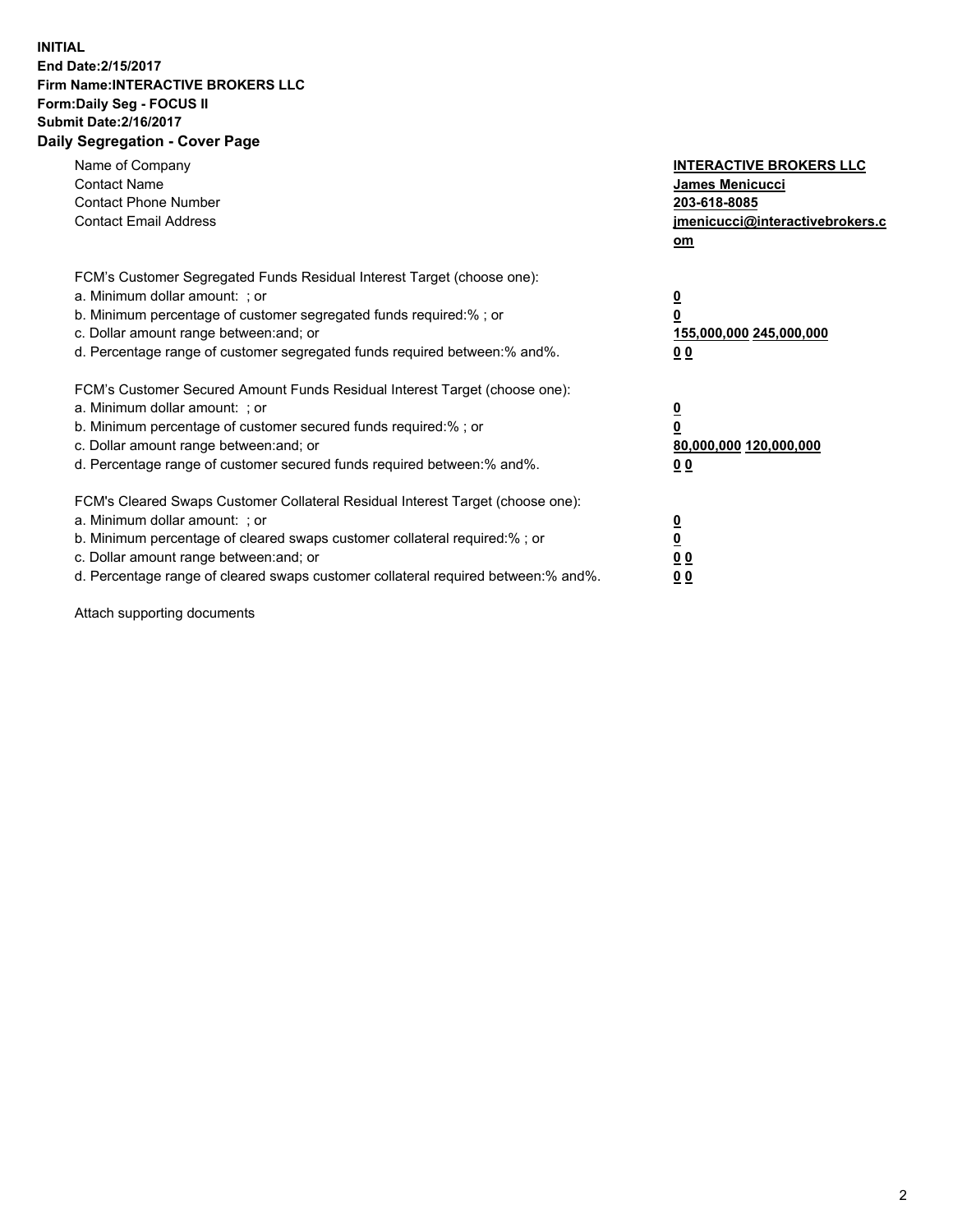## **INITIAL End Date:2/15/2017 Firm Name:INTERACTIVE BROKERS LLC Form:Daily Seg - FOCUS II Submit Date:2/16/2017 Daily Segregation - Secured Amounts**

|     | Foreign Futures and Foreign Options Secured Amounts                                                        |                                         |
|-----|------------------------------------------------------------------------------------------------------------|-----------------------------------------|
|     | Amount required to be set aside pursuant to law, rule or regulation of a foreign                           | $0$ [7305]                              |
|     | government or a rule of a self-regulatory organization authorized thereunder                               |                                         |
| 1.  | Net ledger balance - Foreign Futures and Foreign Option Trading - All Customers                            |                                         |
|     | A. Cash                                                                                                    | 342,131,020 [7315]                      |
|     | B. Securities (at market)                                                                                  | $0$ [7317]                              |
| 2.  | Net unrealized profit (loss) in open futures contracts traded on a foreign board of trade                  | 13,122,531 [7325]                       |
| 3.  | Exchange traded options                                                                                    |                                         |
|     | a. Market value of open option contracts purchased on a foreign board of trade                             | 196,954 [7335]                          |
|     | b. Market value of open contracts granted (sold) on a foreign board of trade                               | -44,412 [7337]                          |
| 4.  | Net equity (deficit) (add lines 1.2. and 3.)                                                               | 355,406,093 [7345]                      |
| 5.  | Account liquidating to a deficit and account with a debit balances - gross amount                          | 61,278 [7351]                           |
|     | Less: amount offset by customer owned securities                                                           | 0 [7352] 61,278 [7354]                  |
| 6.  | Amount required to be set aside as the secured amount - Net Liquidating Equity                             | 355,467,371 [7355]                      |
|     | Method (add lines 4 and 5)                                                                                 |                                         |
| 7.  | Greater of amount required to be set aside pursuant to foreign jurisdiction (above) or line                | 355,467,371 [7360]                      |
|     | 6.                                                                                                         |                                         |
|     | FUNDS DEPOSITED IN SEPARATE REGULATION 30.7 ACCOUNTS                                                       |                                         |
| 1.  | Cash in banks                                                                                              |                                         |
|     | A. Banks located in the United States                                                                      | $0$ [7500]                              |
|     | B. Other banks qualified under Regulation 30.7                                                             | 0 [7520] 0 [7530]                       |
| 2.  | Securities                                                                                                 |                                         |
|     | A. In safekeeping with banks located in the United States                                                  | 405,112,720 [7540]                      |
|     | B. In safekeeping with other banks qualified under Regulation 30.7                                         | 0 [7560] 405,112,720 [7570]             |
| 3.  | Equities with registered futures commission merchants                                                      |                                         |
|     | A. Cash                                                                                                    | $0$ [7580]                              |
|     | <b>B.</b> Securities                                                                                       | $0$ [7590]                              |
|     | C. Unrealized gain (loss) on open futures contracts                                                        | $0$ [7600]                              |
|     | D. Value of long option contracts                                                                          | $0$ [7610]                              |
|     | E. Value of short option contracts                                                                         | 0 [7615] 0 [7620]                       |
| 4.  | Amounts held by clearing organizations of foreign boards of trade                                          |                                         |
|     | A. Cash                                                                                                    | $0$ [7640]                              |
|     | <b>B.</b> Securities                                                                                       | $0$ [7650]                              |
|     | C. Amount due to (from) clearing organization - daily variation                                            | $0$ [7660]                              |
|     | D. Value of long option contracts                                                                          | $0$ [7670]                              |
|     | E. Value of short option contracts                                                                         | 0 [7675] 0 [7680]                       |
| 5.  | Amounts held by members of foreign boards of trade                                                         |                                         |
|     | A. Cash                                                                                                    | 69,767,783 [7700]                       |
|     | <b>B.</b> Securities                                                                                       | $0$ [7710]                              |
|     | C. Unrealized gain (loss) on open futures contracts                                                        | 3,830,666 [7720]                        |
|     | D. Value of long option contracts                                                                          | 196,954 [7730]                          |
|     | E. Value of short option contracts                                                                         | <u>-44,412</u> [7735] 73,750,991 [7740] |
| 6.  | Amounts with other depositories designated by a foreign board of trade                                     | 0 [7760]                                |
| 7.  | Segregated funds on hand                                                                                   | $0$ [7765]                              |
| 8.  | Total funds in separate section 30.7 accounts                                                              | 478,863,711 [7770]                      |
| 9.  | Excess (deficiency) Set Aside for Secured Amount (subtract line 7 Secured Statement<br>Page 1 from Line 8) | 123,396,340 [7380]                      |
| 10. | Management Target Amount for Excess funds in separate section 30.7 accounts                                | 80,000,000 [7780]                       |
| 11. | Excess (deficiency) funds in separate 30.7 accounts over (under) Management Target                         | 43,396,340 [7785]                       |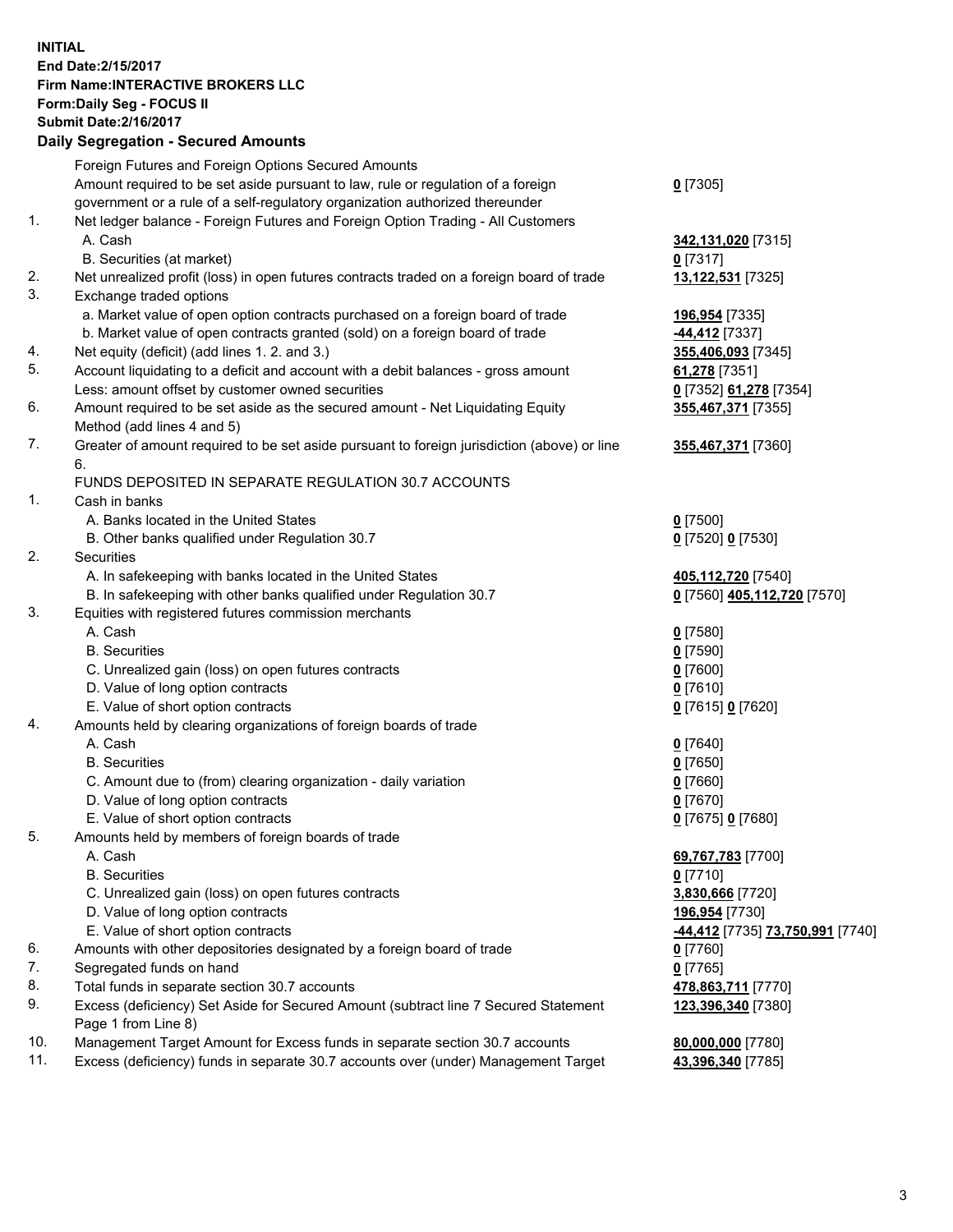**INITIAL End Date:2/15/2017 Firm Name:INTERACTIVE BROKERS LLC Form:Daily Seg - FOCUS II Submit Date:2/16/2017 Daily Segregation - Segregation Statement** SEGREGATION REQUIREMENTS(Section 4d(2) of the CEAct) 1. Net ledger balance A. Cash **3,419,486,804** [7010] B. Securities (at market) **0** [7020] 2. Net unrealized profit (loss) in open futures contracts traded on a contract market **-188,807,006** [7030] 3. Exchange traded options A. Add market value of open option contracts purchased on a contract market **118,968,172** [7032] B. Deduct market value of open option contracts granted (sold) on a contract market **-215,375,418** [7033] 4. Net equity (deficit) (add lines 1, 2 and 3) **3,134,272,552** [7040] 5. Accounts liquidating to a deficit and accounts with debit balances - gross amount **172,075** [7045] Less: amount offset by customer securities **0** [7047] **172,075** [7050] 6. Amount required to be segregated (add lines 4 and 5) **3,134,444,627** [7060] FUNDS IN SEGREGATED ACCOUNTS 7. Deposited in segregated funds bank accounts A. Cash **99,340,425** [7070] B. Securities representing investments of customers' funds (at market) **1,973,845,165** [7080] C. Securities held for particular customers or option customers in lieu of cash (at market) **0** [7090] 8. Margins on deposit with derivatives clearing organizations of contract markets A. Cash **20,143,542** [7100] B. Securities representing investments of customers' funds (at market) **1,394,054,783** [7110] C. Securities held for particular customers or option customers in lieu of cash (at market) **0** [7120] 9. Net settlement from (to) derivatives clearing organizations of contract markets **-30,363,198** [7130] 10. Exchange traded options A. Value of open long option contracts **118,964,416** [7132] B. Value of open short option contracts **-215,372,902** [7133] 11. Net equities with other FCMs A. Net liquidating equity **0** [7140] B. Securities representing investments of customers' funds (at market) **0** [7160] C. Securities held for particular customers or option customers in lieu of cash (at market) **0** [7170] 12. Segregated funds on hand **0** [7150] 13. Total amount in segregation (add lines 7 through 12) **3,360,612,231** [7180] 14. Excess (deficiency) funds in segregation (subtract line 6 from line 13) **226,167,604** [7190] 15. Management Target Amount for Excess funds in segregation **155,000,000** [7194]

16. Excess (deficiency) funds in segregation over (under) Management Target Amount Excess

**71,167,604** [7198]